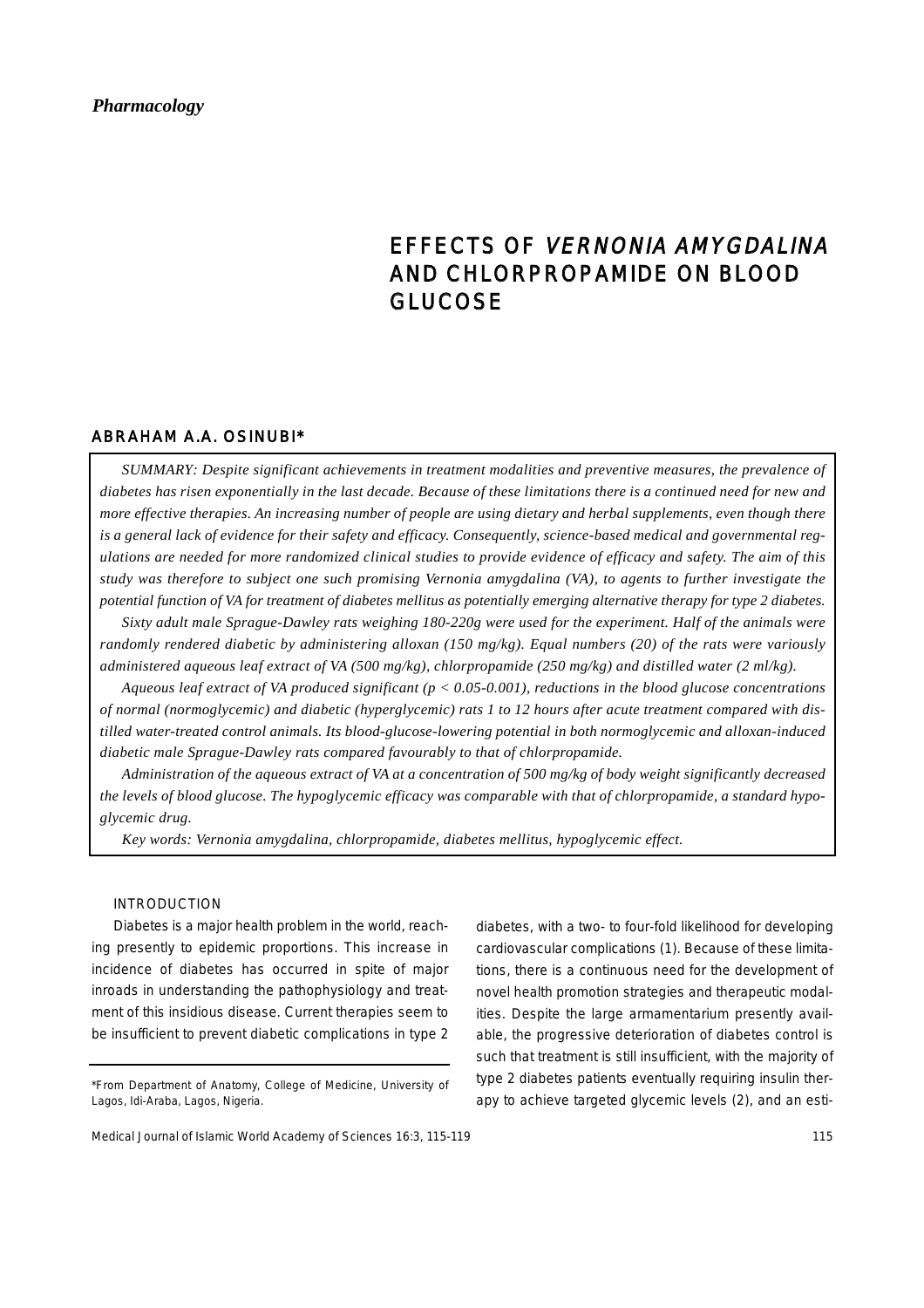mated 75% dying of diabetes- related complications from cardiovascular disease (3).

The value of current therapies is unequivocal, yet inadequate. While physicians advocate aggressive use of drugs to tighten glucose control and attenuate cardiovascular disease risk factors, many patients are more inclined toward use of alternative therapies that include diet, food supplements and herbal medicine. When considering new recommendations for treatment of diabetes (4), major health agencies and governmental authorities have largely ignored the role of diet, especially dietary fibre, and/or herbs with hypoglycemic characteristics, due to the paucity of data available. However, use of 'popular' diets, nutritional supplements and botanicals is increasing among consumers. Only a minority of patients has begun to approach their physician about these types of therapies, with over 60% of patients failing to report usage of these products to their physician (5). Insufficiency of current therapies for the treatment of diabetes, combined with both a lack of trust in conventional medical treatment and an inability of the economy to absorb the cost of pharmaceuticals, have created a growing public interest in dietary supplements and botanicals. The use of herbs has more than tripled over the last 10 years (5), and a whole new industry referred to as 'nutraceuticals' has evolved. Little scientific evidence exists to support the numerous herbs used to improve diabetes-related metabolic disorders (6). Since ancient times, plants have been an exemplary source of medicine. Ayurveda and other Indian literature (7) mention the use of plants in treatment of various human ailments. The use of herbal products for medicinal benefits has played an important role in nearly every culture on earth. Herbal medicine was practiced by ancient people in Africa, Asia, Europe, and the Americas (8). During the past decade, use of herbs and related products has increased from 34% in 1990 to 42% in 1995, with related out-of-pocket costs of about \$27 billion (9). India has about 45000 plant species and among them, several thousands have been claimed to possess medicinal properties. West Africa has several thousands of such plants (10). The people of Western Nigeria have been using the leaves of Vernonia amygdalina (VA) to treat diabetes locally in Nigerian folk medicine. While a lot of plants have been studied (11) for their antihyperglycemic effect, little is known about the antidiabetic effect of VA, (a

commonly used herb in Western Nigeria) except from indigenous folk medicines where it is being speculated to have antihyperglycemic effect. VA had, however, been reported to exert schistosomicidal, anti-plasmodial, leshmaniacidal and anti-cancer effects (12-15). In this present study, we compared the hypoglycemic and anti-hyperglycemic effects of aqueous extract of the leaves of VA with chlorpropamide in normoglycemic and alloxaninduced diabetes in adult male Sprague-Dawley rats, with a view to providing a pharmacological rationale for the folkoric use of mature, green leaves of VA by the Yorubaspeaking people of South-Western Nigeria.

# MATERIALS AND METHODS **Plant material**

Fresh, mature, green leaves of VA were harvested from the garden of the Anatomy Department of College of Medicine, University of Lagos. The leaves were identified to be those of VA by taxonomists in the Department of Botany of the University of Lagos. The Department keeps voucher specimens of the plant in its herbaria. The extraction process was carried out in the Pharmacognosy Department of the College of Medicine, University of Lagos. Briefly, the completely airdried leaves of Vernonia amygdalina (500g) were reduced to powdery form, which was placed in distilled water and allowed to boil, simmering for one hour. The water extract was dialyzed and the internal solution lyophilized. The powder obtained (5.15 g, 1.13% yield) was stored at 4°C before use and was prepared in distilled water for pharmacological studies. The dose of 0.5 g/kg body weight of the extract administered to the rats was arrived at based on a previous study that evaluated the antimalarial activity of similar extract of VA in mice (15).

#### **Animal material**

Sixty adult male Sprague-Dawley rats weighing 180-220g were used for the experiments. They were procured from the Animal House of the College of Medicine, University of Lagos. They were allowed to acclimatise and maintained under standard photoperiodic condition in the Rat Room of the Department of Anatomy for two weeks. The rats were weighed, and randomly divided into two main groups of 30 rats each. The animals in the 2 main groups were subdivided into 6 subgroups of five rats each. All animals were observed for clinical signs of drug toxicity (tremors, weakness, lethargy, refusal of feeds, weight loss, falling-off of hair, coma and death) throughout the duration of the experiment and four weeks thereafter. All procedures involving animals in this study conformed to the guiding principles for research involving animals as recommended by the Declaration of Helsinki and the Guid-

116 Medical Journal of Islamic World Academy of Sciences 16:3, 115-119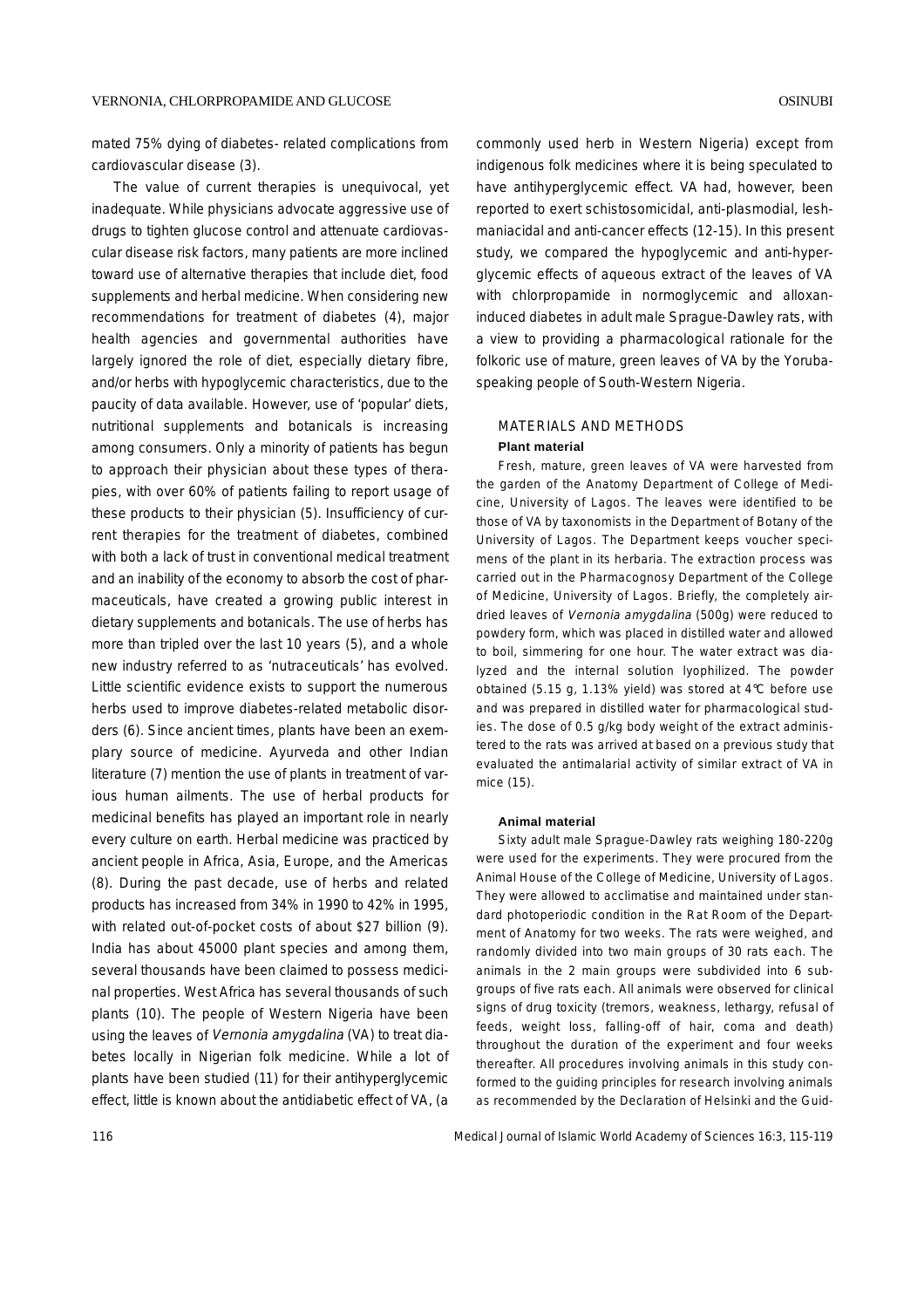ing Principles in the Care and Use of Animals (16) and were approved by the Departmental Committee on the Use and Care of Animals.

#### **Experimental procedure**

Diabetes was induced (in the group of diabetic rats) with alloxan. 0.4 g of crystalline powdered alloxan purchased from Nafco Nigeria Limited was taken and dissolved in 10 ml of distilled water to yield a concentration of 40 mg/ml. 150 mg/kg body weight of alloxan was administered intraperitoneally (21) to 30 of the animals, after an overnight fast (access to only water) of 12 hours to make them more susceptible to developing diabetes (17,18). Normal (normoglycaemic) rats (with blood glucose levels < 100 mg/dl) were treated with intraperitoneal injections of distilled water (2 ml/kg) only. All animals were maintained under the same laboratory conditions of temperature (ambient temperature maintained between 26-28°C), humidity and light (L:D; 12:12) and were allowed free access to food (rat chow from Pfizer, Nigeria) and water. The alloxantreated rats, also allowed unrestricted access to water and food, were left undisturbed for 48 hours, during which time diabetes developed and reached a steady state in the animals. Alloxan-treated rats with blood glucose levels ≥400 mg/dl were considered to be diabetic, and were used in this study. Chlorpropamide (250 mg/kg, per oral) was used as the standard antidiabetic agent for comparison. All the rats used in this study were fasted for a period of 12 hours (but still allowed free access to drinking water) before they were treated with either distilled water, the plant extract or chlorpropamide. The test compounds (VA and chlorpropamide) were orally administered to the animals by gastric intubation. Immediately before and 1, 2, 4, 6, 8, 10 and 12 hours after acute administrations of the test compounds, blood samples were taken from the tail vein of each animal for blood glucose analysis. Blood glucose level was assayed by allowing a single drop of fresh whole blood from the vein to drop on the strip provided with the glucose monitor. The blood glucose monitor used was One Touch Basic made by Lifescan (Johnson and Johnson Company) and the results were read off on the meter 45 seconds after application of samples to the strips. The technical performance of the glucometer used was evaluated by comparison with standard laboratory method of blood glucose estimation (spectrophotometer) at the beginning, midway and at end of the experment as previously described by Ajala et al. (18, 19).

In order to minimize the effects of circadian rhythm on our results, the experiment was structured in such a way that the serial blood glucose estimation of half of the rats were commenced at 0800h (8 a.m.) 1 hour after administration of test compounds) and subsequently at 0900h (9 a.m.), 1100h (11 a.m.), 1300h (1 p.m.), 1500h (3 p.m.), 1700h (5 p.m.) and 1900h (7 p.m.), while those of the other half were commenced at

2000h (8 p.m.) and subsequently at 2100h (9 p.m.), 2300h (11 p.m.), 0100h (1 a.m.), 0300h (3 a.m.) and 0500h (5 a.m.). The serial blood glucose levels taken were the means of these two sub-groups. This was done to minimize the effects of circadian rhythm on our results. We have previously described a circadian rhythm for blood glucose concentration in male Sprague-Dawley rats in Lagos, with peak at 1900h and nadir at 1100h (20, 21). The experiment was carried out in the month of March.

#### **Data analysis**

Blood glucose data obtained from the blood samples of the plant extract- and chlorpropamide-treated rats, as well as those obtained from the distilled water-treated control animals were pooled and expressed as mean±SD (standard deviation). The difference between distilled water-treated test means was analysed statistically by Student's t-test. Values of p < 0.05 were taken to imply statistical significance.

# RESULTS

Aqueous leaf extract of VA produced significant (p<0.05-0.001), reductions in the blood glucose concentrations of normal (normoglycaemic) and diabetic (hyperglycaemic) rats, 1 to 12 hours after acute treatment (compared with distilled water-treated control animals). The maximal rate of decline in blood glucose concentrations was found 8 hours after administration of the extract in both the normo- and hyperlycaemic subjects. Chlorpropamide also induced significant (p<0.05-0.001) reductions in the blood glucose concentrations of normal and alloxan-treated diabetic rats 1 through 12 hours following acute treatment. Distilled water had no significant effect (p>0.05) on the blood glucose concentrations of both normoglycaemic and alloxan-induced diabetic rats after acute treatment. Tables 1 and 2 summarize the hypoglycaemic and anti-hyperglycaemic effects of aqueous leaf extract of VA (compared with chlorpropamide and distilled water) in normal and alloxan-treated diabetic rats, respectively. There were no obvious signs of toxicity observed in any of the animals throughout the duration of our observation.

### **DISCUSSION**

It is clear from the results of this experimental animal study that the tested aqueous leaf extract of VA induced significant, reductions in the blood glucose concentrations of normoglycaemic and alloxan-induced diabetic rats. The findings of this investigation may, therefore, suggest that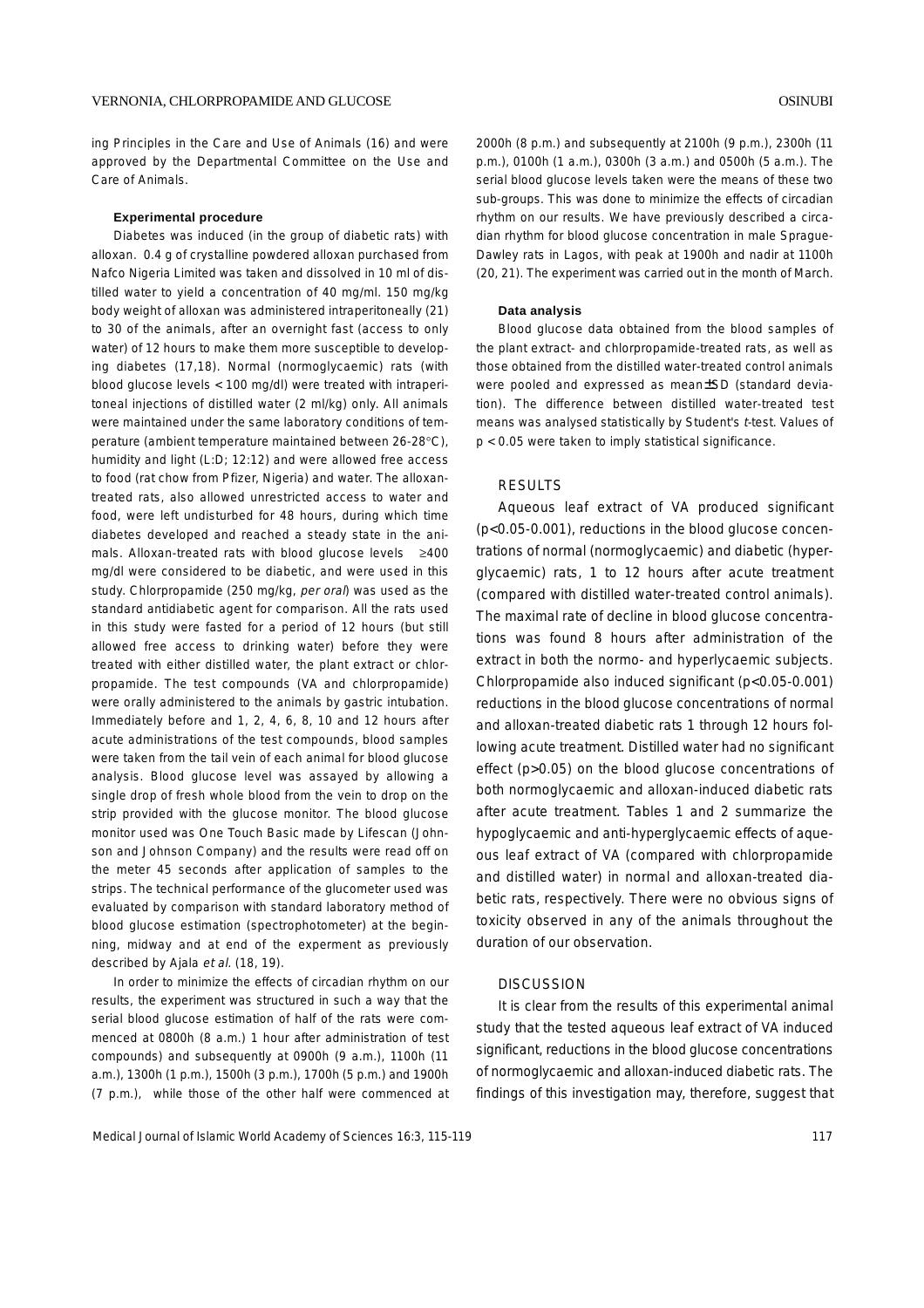the plant extract could, at least in part, stimulate insulin production and glucose utilization, like chlorpropamide, to bring its hypoglycaemic effect in the mammalian experimental model used. Although the present findings suggest the presence of hypoglycaemic compound/s in leaf extract of VA, the precise mechanism of its hypoglycaemic action is still speculative and requires further studies for appropriate elucidation. It is, however, interesting to note that the plant extract, like chlorpropamide, is more effective in reducing the blood glucose concentrations of diabetic rats than in reducing the blood glucose concentrations of normoglycemic rats.

Major constituents of the extract from the leaves of VA include sesquiterpene lactones (vernodalin, vernolide, hydroxyvernolide), and steroid glucosides (vernonioside A1-A4: for bitter tasting constituents and vernonioside B1-B3; for nonbitter related constituents) (22, 23). It has been reported that a sesquiterpene lactone isolated from the extract of Ambrosia Maritima is an effective hypoglycemic agent. It has been suggested that the hypoglycemic effect of aloes and its bitter principle may be mediated through stimulating synthesis and/or release of insulin from the beta-cells of Langerhans (24). VA, containing both sesquiterpene lactones and bitter principle may therefore act through stimulation of synthesis and/or release of insulin from the beta-cells of the pancreatic islets. Other mechanism of actions such through the inhibition of glucose absorption, increase sensitivity of receptors to insulin, insulinase inhibiting effect, and stimulation of peripheral tissues uptake of glucose cannot be ruled out.

### **CONCLUSION**

Based on our current results, it appears that the aqueous extract of the leaves of VA shows a pronounced blood-glucose-lowering potential in both normoglycaemic and alloxan-induced diabetic male Sprague-Dawley rats comparable to that in chlorpropamide-treated rats and is thus provided with a pharmacological support of the folklore claims of anti-diabetic activity.

# REFERENCES

1. Haffner SM, Lehto S, Ronnemaa T, Pyorala K, Laakso M : Mortality from coronary heart disease in subjects with type 2 diabetes and in nondiabetic subjects with and without prior myocardial infarction. N Engl J Med, 339:229-234, 1998.

2. Turner RC, Cull CA, Frighi V, Holman RR : Glycemic control with diet, sulfonylurea, metformin, or insulin in patients with type 2 diabetes mellitus: progressive requirement for multiple therapies (UKPDS 49), UK Prospective Diabetes Study (UKPDS) group. JAMA, 281: 2005-2012, 2000.

3. Vuksan V, Sievenpiper JL, Xu Z, Wong EYY, Jenkins AL, Beljan-Zdravkovic U, Leiter LA, Josse RG, Stavro MP : Konjac-Mannan and American Ginsing: Emerging Alternative Therapies for Type 2 Diabetes Mellitus J Am Coll Nutr, 20:370S-380S, 2001.

4. American Diabetes Association : Nutrition recommendations and principles for people with diabetes mellitus. Diabetes Care, 23:S43-46, 2000.

5. Eisenberg DM, Davis RB, Ettner SL, Appel S, Wilkey S, Van Rompay M, Kessles RC : Trends in alternative medicine use in the United States, 1990-1997: Result of follow-up national survey. JAMA, 280:1569-1575, 1998.

6. Lo HC, Tu ST, Lin KC, Lin SC : The anti-hyperglycemic activity of the fruiting body of Cordyceps in diabetic rats induced by nicotinamide and streptozotocin. Life Sci, 74:2897-2908, 2004.

7. Grover JK, Yadav S, Vats V : Medicinal plants of India with anti-diabetic potential. J Ethnopharmacol, 81: 81-100, 2002.

8. Wargovich MJ, Woods C, Hollis DM, Zander ME : Herbals, cancer prevention and health. J Nutr, 131: 3034S-3036S, 2001.

9. Richardson MA : Biopharmacologic and herbal therapies for cancer: research update from NCCAM. J Nutr, 131: 3037S-3040S, 2001.

10. Gbile ZO : Vernacular names of Nigerian plants (YORUBA). Forestry Research Institute of Nigeria, Ibadan, pp 3-101, 1980.

11. Kar A, Choudhary BK, Bandyopadhyay NG : Comparative evaluation of hypoglycaemic activity of some Indian medicinal plants in alloxan diabetic rats. J Ethnopharmacol, 84:105-108, 2003.

12. Abosi AO, Raseroka BH : In vivo antimalarial activity of Vernonia amygdalina. Br J Biomed Sci, 60:89-91, 2003.

13. Izevbigie EB : Discovery of water-soluble anticancer agents (edotides) from a vegetable found in Benin City, Nigeria. Exp Biol Med (Maywood), 228:293-298, 2003.

14. Jisaka M, Kawanaka M, Sugiyama H, Takegawa K, Huffman MA, Ohigashi H, Koshimizu K : Antischistosomal activities of sesquiterpene lactones and steroid glucosides from Vernonia amygdalina, possibly used by wild chimpanzees against parasite-related diseases. Biosci Biotechnol Biochem, 56:845-846, 1992.

15. Jisaka M, Ohigashi H, Takegawa K, Huffman MA, Koshimizu K : Antitumoral and antimicrobial activities of bitter sesquiterpene lactones of Vernonia amygdalina, a possible medicinal plant used by wild chimpanzees. Biosci Biotechnol Biochem, 57:833-834, 1993.

16. American Physiological Society : Guiding principles for research involving animals and human beings. Am J Physiol Regul Integr Comp Physiol, 283:R281-R283, 2002.

118 Medical Journal of Islamic World Academy of Sciences 16:3, 115-119